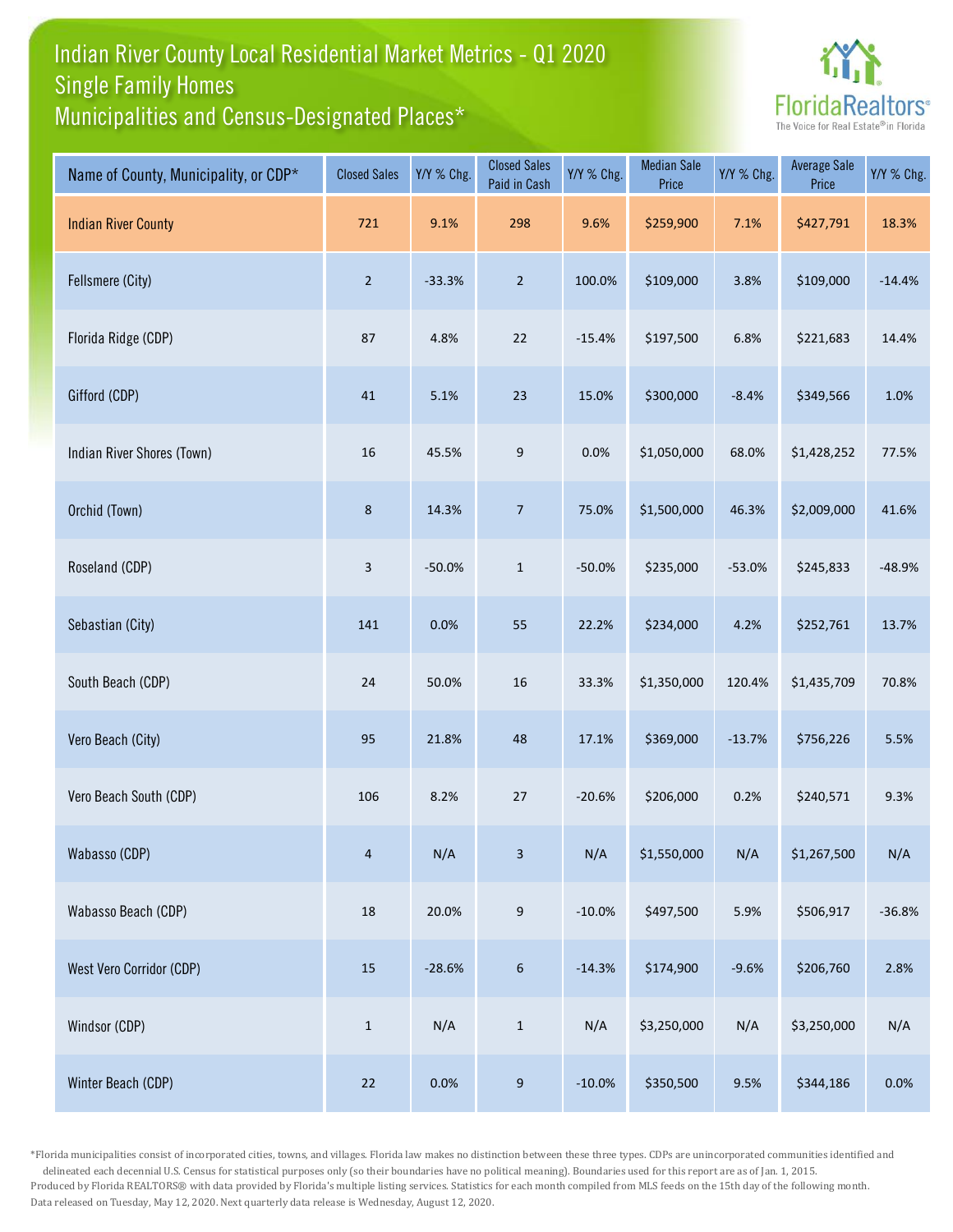## Indian River County Local Residential Market Metrics - Q1 2020 Municipalities and Census-Designated Places\* Single Family Homes



| Name of County, Municipality, or CDP* | <b>Dollar Volume</b> | Y/Y % Chg. | Pct. of Orig. List<br><b>Price Received</b> | Y/Y % Chg. | <b>Median Time to</b><br>Contract | Y/Y % Chg. | <b>New Listings</b> | Y/Y % Chg. |
|---------------------------------------|----------------------|------------|---------------------------------------------|------------|-----------------------------------|------------|---------------------|------------|
| <b>Indian River County</b>            | \$308.4 Million      | 29.0%      | 95.5%                                       | 0.8%       | 59 Days                           | $-4.8%$    | 1,143               | $-12.7%$   |
| Fellsmere (City)                      | \$218,000            | $-42.9%$   | 90.3%                                       | 3.1%       | 3 Days                            | $-95.0%$   | 5                   | 150.0%     |
| Florida Ridge (CDP)                   | \$19.3 Million       | 20.0%      | 95.5%                                       | 0.7%       | 72 Days                           | 28.6%      | 129                 | $-17.8%$   |
| Gifford (CDP)                         | \$14.3 Million       | 6.2%       | 94.5%                                       | $-1.4%$    | 90 Days                           | 15.4%      | 52                  | $-42.9%$   |
| Indian River Shores (Town)            | \$22.9 Million       | 158.2%     | 94.5%                                       | $-0.1%$    | 107 Days                          | 33.8%      | 34                  | $-15.0%$   |
| Orchid (Town)                         | \$16.1 Million       | 61.8%      | 92.3%                                       | 10.5%      | 33 Days                           | $-96.6%$   | 8                   | 14.3%      |
| Roseland (CDP)                        | \$737,499            | $-74.5%$   | 78.4%                                       | $-16.4%$   | 121 Days                          | 95.2%      | 11                  | $-21.4%$   |
| Sebastian (City)                      | \$35.6 Million       | 13.7%      | 96.5%                                       | 0.6%       | 30 Days                           | $-48.3%$   | 212                 | $-10.9%$   |
| South Beach (CDP)                     | \$34.5 Million       | 156.2%     | 94.0%                                       | 1.1%       | 123 Days                          | 7.9%       | 44                  | 37.5%      |
| Vero Beach (City)                     | \$71.8 Million       | 28.5%      | 94.2%                                       | 2.3%       | 42 Days                           | $-43.2%$   | 121                 | $-25.3%$   |
| Vero Beach South (CDP)                | \$25.5 Million       | 18.3%      | 95.0%                                       | $-0.3%$    | 45 Days                           | $-2.2%$    | 152                 | $-7.9%$    |
| Wabasso (CDP)                         | \$5.1 Million        | N/A        | 100.1%                                      | N/A        | 258 Days                          | N/A        | 2                   | 100.0%     |
| Wabasso Beach (CDP)                   | \$9.1 Million        | $-24.2%$   | 95.8%                                       | 1.2%       | 92 Days                           | $-27.6%$   | 26                  | $-7.1%$    |
| West Vero Corridor (CDP)              | \$3.1 Million        | $-26.6%$   | 94.6%                                       | 2.6%       | 76 Days                           | 22.6%      | 50                  | 16.3%      |
| Windsor (CDP)                         | \$3.3 Million        | N/A        | 68.4%                                       | N/A        | 284 Days                          | N/A        | $\mathbf 1$         | $-66.7%$   |
| Winter Beach (CDP)                    | \$7.6 Million        | 0.0%       | 96.4%                                       | 1.9%       | 68 Days                           | 33.3%      | 33                  | 17.9%      |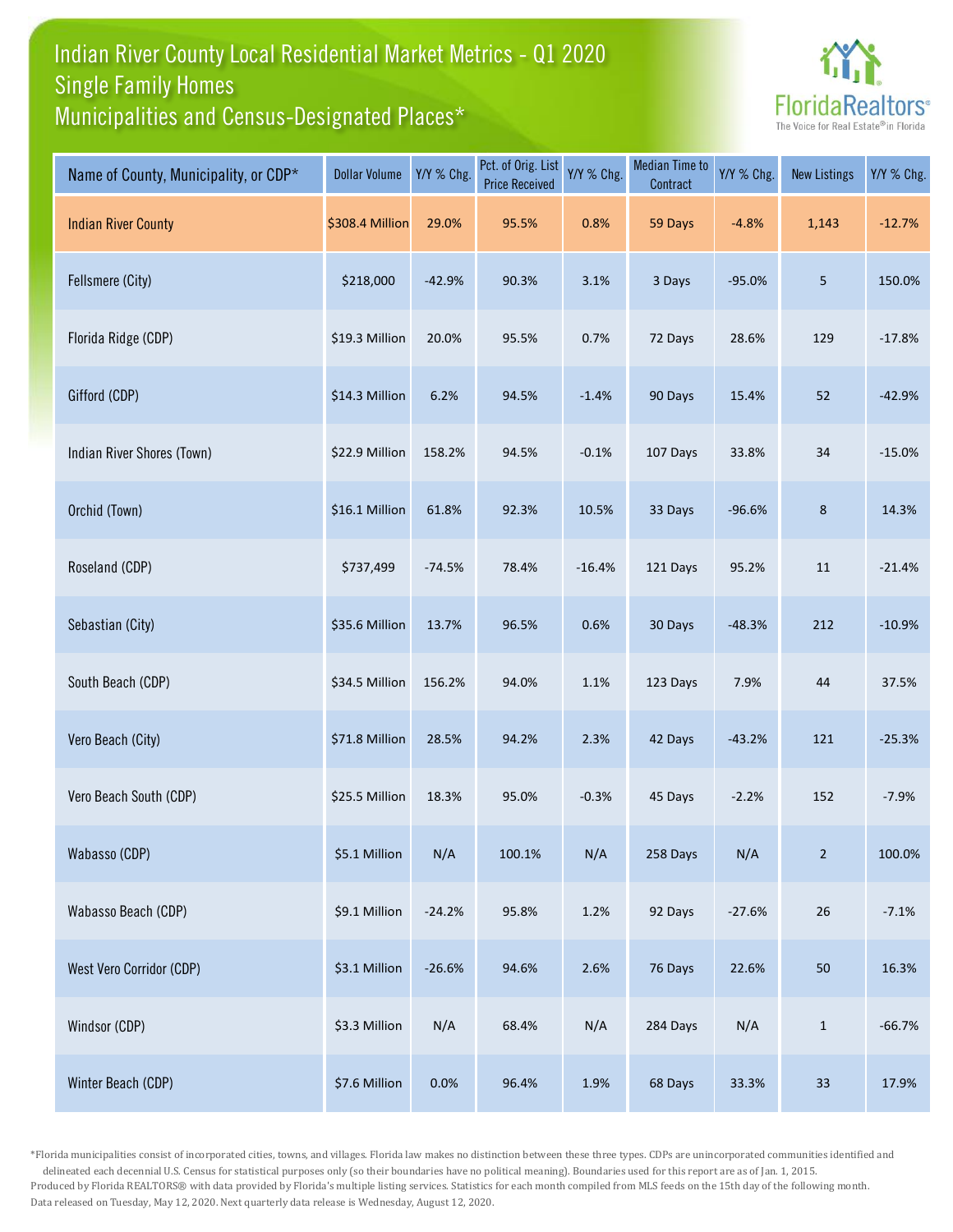## Indian River County Local Residential Market Metrics - Q1 2020 Municipalities and Census-Designated Places\* Single Family Homes



| Name of County, Municipality, or CDP* | <b>New Pending</b><br><b>Sales</b> | Y/Y % Chg. | Pending<br>Inventory | Y/Y % Chg. | <b>Active Inventory</b> | Y/Y % Chg. | <b>Months Supply</b><br>of Inventory | Y/Y % Chg. |
|---------------------------------------|------------------------------------|------------|----------------------|------------|-------------------------|------------|--------------------------------------|------------|
| <b>Indian River County</b>            | 951                                | $-0.1%$    | 494                  | $-13.2%$   | 1,436                   | $-12.4%$   | $5.1\,$                              | $-19.0%$   |
| Fellsmere (City)                      | $\overline{2}$                     | $-60.0%$   | $\mathbf 1$          | $-80.0%$   | $\overline{7}$          | 133.3%     | 7.6                                  | 171.4%     |
| Florida Ridge (CDP)                   | 128                                | 26.7%      | 67                   | 45.7%      | 118                     | $-28.5%$   | 3.5                                  | $-27.1%$   |
| Gifford (CDP)                         | $47\,$                             | $-19.0%$   | 21                   | $-41.7%$   | 133                     | 11.8%      | 10.1                                 | 8.6%       |
| Indian River Shores (Town)            | 19                                 | $-17.4%$   | $13\,$               | $-31.6%$   | 86                      | $-8.5%$    | 13.9                                 | $-18.7%$   |
| Orchid (Town)                         | 6                                  | $-40.0%$   | 3                    | $-62.5%$   | $20\,$                  | $-37.5%$   | 7.7                                  | $-56.0%$   |
| Roseland (CDP)                        | 5                                  | $-61.5%$   | 5                    | $-28.6%$   | 27                      | $-15.6%$   | 12.5                                 | $-47.9%$   |
| Sebastian (City)                      | 193                                | $-4.0%$    | 97                   | $-4.0%$    | 162                     | $-26.0%$   | 2.8                                  | $-33.3%$   |
| South Beach (CDP)                     | 24                                 | $-11.1%$   | $11\,$               | $-31.3%$   | 86                      | $-2.3%$    | 12.4                                 | 6.0%       |
| Vero Beach (City)                     | 114                                | $-0.9%$    | 55                   | $-14.1%$   | 158                     | $-21.4%$   | 5.1                                  | $-28.2%$   |
| Vero Beach South (CDP)                | 126                                | 0.8%       | 55                   | $-20.3%$   | 133                     | $-16.9%$   | 3.3                                  | $-19.5%$   |
| Wabasso (CDP)                         | $\overline{4}$                     | N/A        | $\mathbf{0}$         | $-100.0\%$ | 7 <sup>7</sup>          | 40.0%      | $7.6$                                | $-11.6%$   |
| Wabasso Beach (CDP)                   | $22\,$                             | $-26.7%$   | $\overline{7}$       | $-69.6%$   | 60                      | 3.4%       | 9.5                                  | $-13.6%$   |
| West Vero Corridor (CDP)              | 28                                 | $-12.5%$   | $19\,$               | $-13.6%$   | 45                      | 9.8%       | 4.8                                  | $-26.2%$   |
| Windsor (CDP)                         | $\mathbf{3}$                       | N/A        | $\overline{2}$       | N/A        | $\overline{7}$          | $-12.5%$   | 16.8                                 | N/A        |
| Winter Beach (CDP)                    | $31\,$                             | 29.2%      | $16\,$               | 77.8%      | 52                      | $-5.5%$    | $6.6\,$                              | $-18.5%$   |